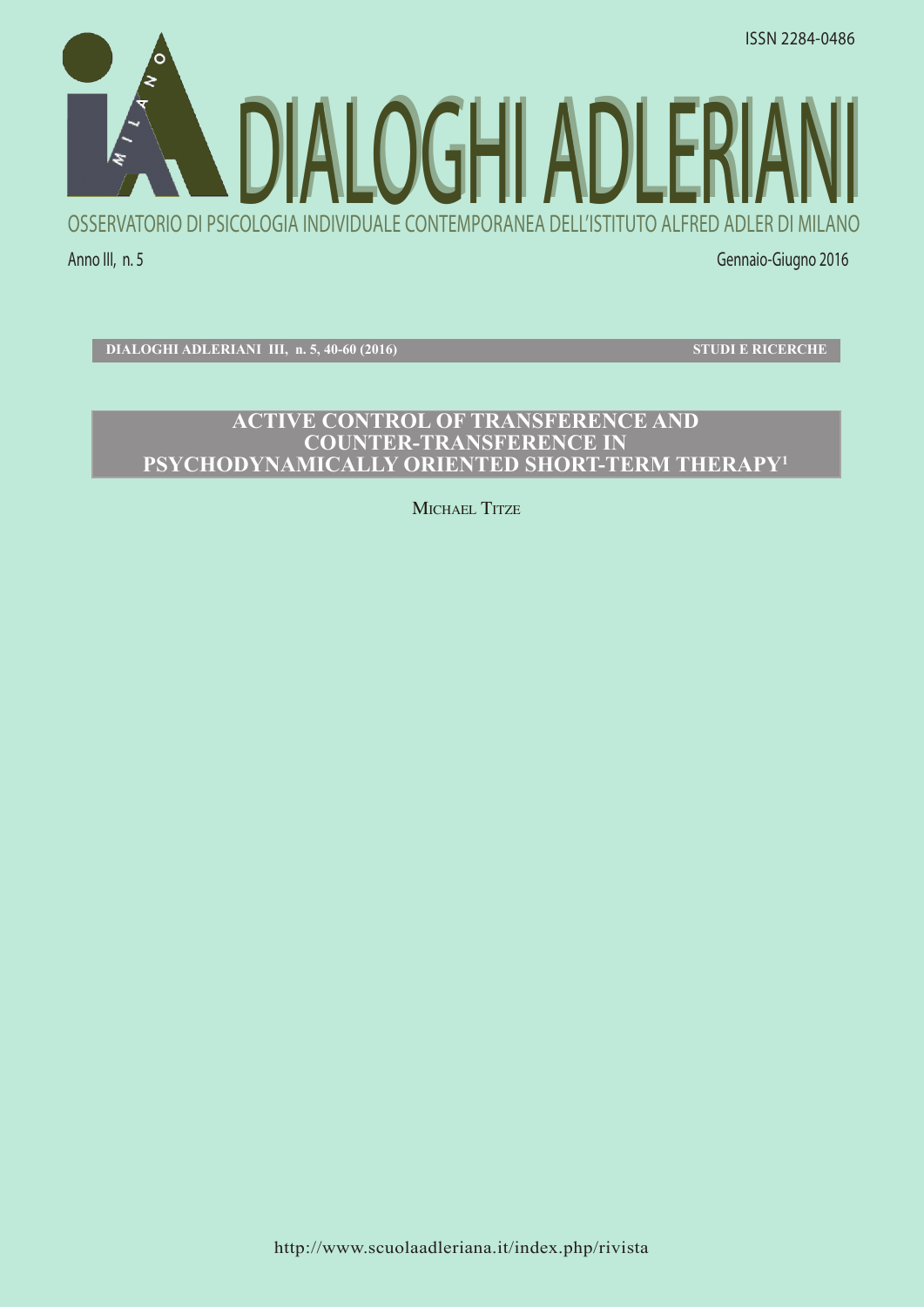## **ACTIVE CONTROL OF TRANSFERENCE AND COUNTER-TRANSFERENCE IN PSYCHODYNAMICALLY ORIENTED SHORT-TERM THERAPY1**

## MICHAEL TITZE

#### *Abstract*

The characteristic features of psychodynamically oriented short-term therapies are described in order to present an unconventional or even paradoxical method that diverges from standard psychoanalytic procedure. The importance of the therapist's active control over transference and counter-transference issues is highlighted in this context, since it allows the therapist to focus on the patient's core conflict, as illustrated in immediate therapist-patient interactions. Furthermore, the question of integrating as well as differentiating non-analytical forms of short-term psychotherapy is addressed.

#### *Keywords*

*PSYCHODYNAMIC SHORT-TERM THERAPY, CORRECTIVE EMOTIONAL EXPERIENCE, TRANSFERENCE MANIPULA-TION, PROJECTIVE IDENTIFICATION* 

*Riassunto*

L'articolo descrive le caratteristiche delle psicoterapie brevi che si fondano sulla psicologia del profondo al fine di presentare un metodo non convenzionale o perfino paradossale che diverge dalla procedura psicoanalitica standard. Viene evidenziata in questo contesto l'importanza del controllo attivo da parte del terapeuta sia del transfert sia del controtransfert, in quanto permette al terapeuta di concentrarsi sul nucleo conflittuale del paziente, come è illustrato nelle interazioni immediate che si sviluppano all'interno della coppia terapeuta-paziente. Inoltre, si affronta anche la questione dell'integrazione e della differenziazione fra le forme non analitiche di psicoterapia breve.

#### *Parole chiavi*

*PSICOTERAPIA PSICODINAMICA BREVE, ESPERIENZA EMOTIVA CORRETTIVA, MANIPOLAZIONE DEL TRAN-SFERT, IDENTIFICAZIONE PROIETTIVA* 

#### **I Introduction**

Short-term psychotherapy is a rather unloved child of psychoanalysis and, not infrequently, the subject of fierce controversy (Leuzinger-Bohleber, 1985). Other branches of psychotherapy, however, have aligned their procedure with time-limited techniques. This applies particularly to the strategic and client-centered methodology (de Shazer, 1985, 1988; Fisch et al., 1982; Hoffmann, 1979; Rogers, 1951). In this context, important representatives of humanistic psychology do not hesitate to refer to analytical concepts of short-term therapy in a detailed and explicit way (Petzold, 1993).

At the outset, the following must be stated: Socio-economic reality in many countries seems to favor the "competitiveness" of short therapeutic procedures merely out of monetary reasons. In many cases, insurance companies pay only a part of the costs for psychotherapy. Hence, the patient's pecuniary contribution is essential. This can motivate the patient to decide, merely out of economic reasons, against long-term therapy.

Of course, it should not be expected that the days of the standard procedure of psychoanalysis are numbered. After all, this methodology has proved its efficiency over past decades sufficiently. In

<sup>1</sup> Revised version of: M. TITZE (1995). Aktive Steuerung von Übertragung und Gegenübertragung bei tiefenpsychologisch fundierter Kurztherapie. *Psychotherapie Forum*, 3, 61-68.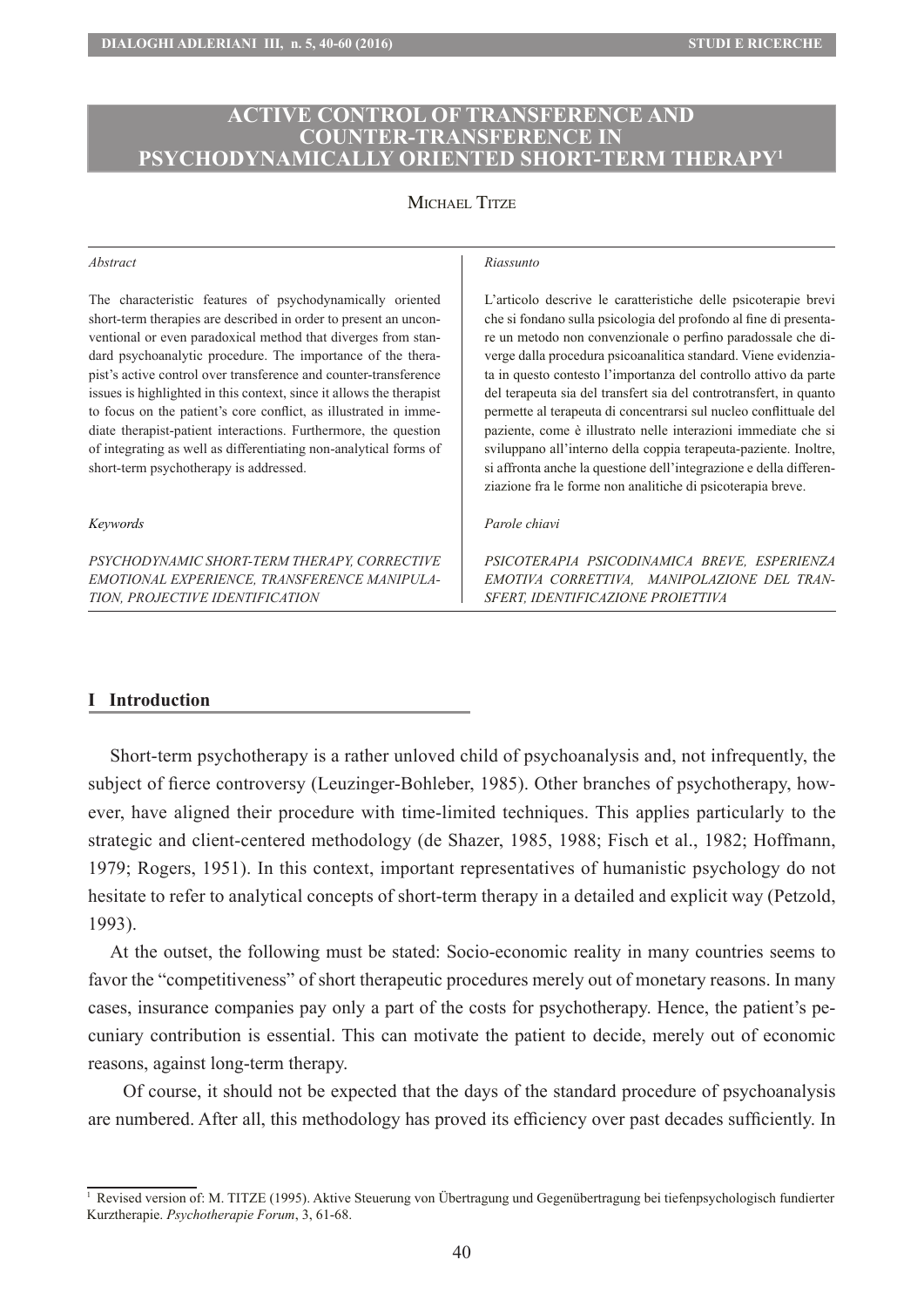addition, it is undisputed that psychodynamic short-term therapies have various limitations, mainly in regard to their indication. Besides, analytical long-term treatment can be understood as "a continuing focal therapy with a changing focus" that is not limited in the chronological respect (Thomä  $\&$ Kächele, 1988). In fact, interest in the well-proven practice of psychodynamically oriented short-term therapy has increased steadily over time (Goleman, 1981). An important reason is that this form of psychodynamically oriented therapy represents a true alternative to newly developed cognitive or strategic approaches (Yapko, 1989).

Furthermore, psychodynamically oriented short-term therapies are by no means in conflict with the tradition of psychoanalysis. Thus, Beck (1974), Leuzinger-Bohleber (1985), and Malan (1963) draw attention to the fact that Freud, Ferenczi, Rank, and Stekel have conducted low-frequency psychotherapies, which comprised only a few months of analytical treatment. During this time, it seemed relatively unproblematic that an analyst:

- faced his patient in a downright active way (Ferenczi, 1927);
- s/he thematically controlled the analytical discourse;
- s/he intentionally imposed certain frustrations on the patient (Malan, 1963).

In the following, I would like to outline some core concepts of psychodynamically oriented short-term therapy. This will provide the conditions to discuss the possibility of an unconventional, partially even "paradoxical" approach, which has been utilized so far only for non-analytical shortterm therapies. In this sense, my contribution can be seen as a suggestion for an integrative practice of short-term therapy in general.

# **II. The "corrective approach": Manipulation of transference and the "corrective emotional experience"**

Since 1938, one of the earliest short-term therapy approaches has been modeled, systematized, and catamnestically examined by Chicago-based analyst Franz Alexander (Alexander, 1965; Alexander & French, 1946). The critical objection, in this context, was that short-term therapies would only serve a didactic cognitive mediation of insight and disregard the dynamics of transference. This objection had been countered by the so-called Chicago Group with the concept of "transference manipulation". This means that the therapist is looking to specifically produce a realistic empathic relationship with the patient that differs significantly from the quality of the original relationship with «failing, punitive, indifferent or overprotective parents» (Alexander & French, 1946, p. 53). There is an identifiable correspondence with Sandor Ferenczi's (1927) "elastic psychoanalytic technique". The *focus* of the therapeutic work here is based on an active control of transference that refers to the patient's current living conditions as well as to his/her specific experiences within the frame of the therapeutic relationship (Klüwer, 1977). It is intended from the outset that those "corrective emotional experiences" might arise on the part of the patient, which facilitate termination of the determining repetition compulsion being related to the patient's neurotic "core conflict." These transference experiences provide "preparations and a training for the real battle of life" (Alexander & French, 1946, p. 38).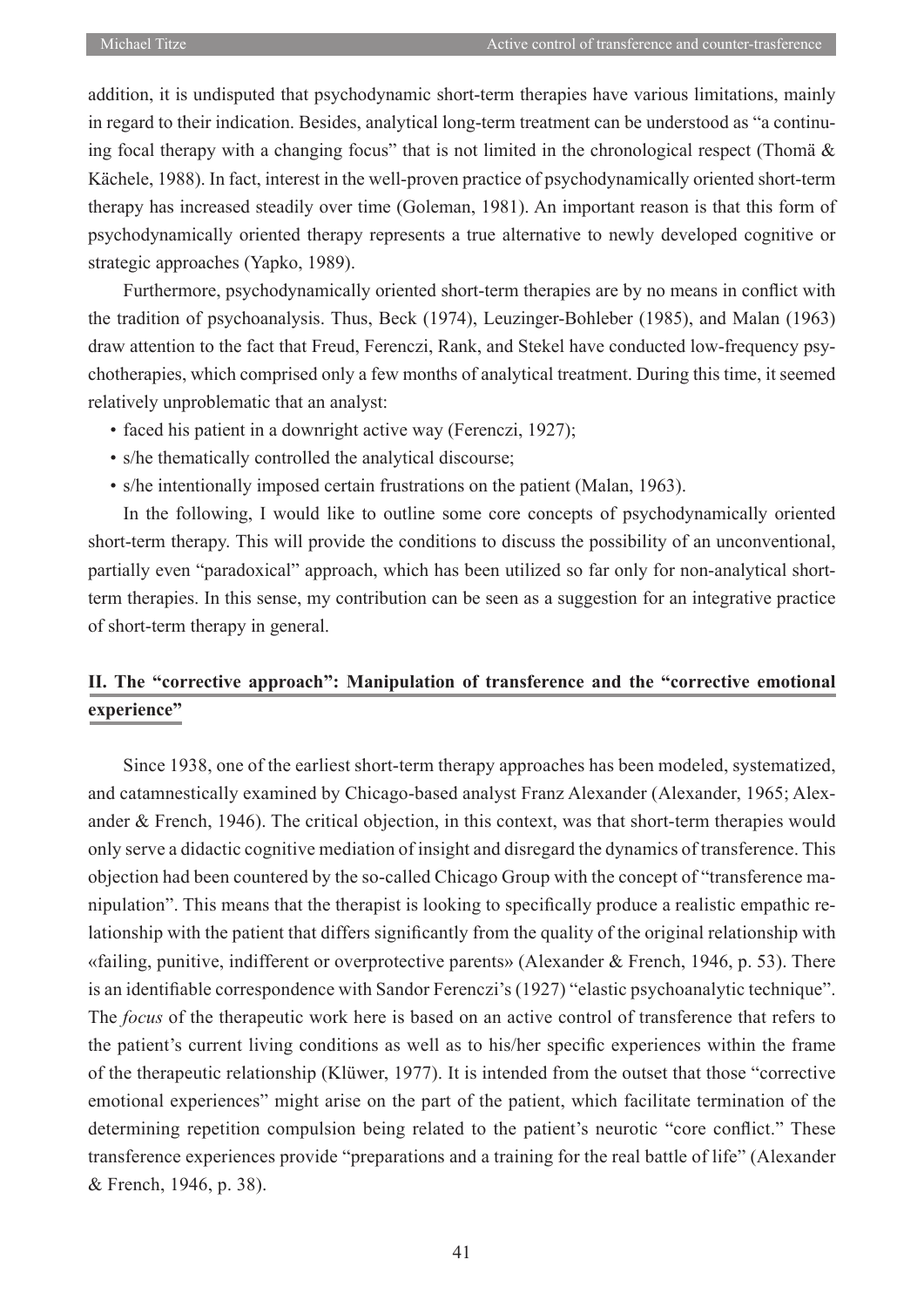### **III. The "interpretative approach": Focusing and thematization**

Following Ferenczi, Michael Balint<sup>2</sup> developed a unique form of short-term therapy in the 1960s (Balint et al., 1972). In this context, it is intended to create a positive therapeutic relationship as the *sine qua non* for the application of the so-called "focal psychotherapy" technology. Overall, the emphasis of therapeutic activity is placed on an interpretation of neurotic conflicts, which are related to a specific "focus" (Malan, 1963). This corresponds to an unconscious conflict that has to be stochastically detected by the therapist, thereby taking into account anamnestic data, the triggering event, and the counter-transference. This conflict, then, has to be related, in a structured way, to the patient's current problems: «The focused conflict corresponds to the compression of a significant aspect of the patient's pathology. Therefore, it is to be formulated preferably as an interpretation, giving henceforth direction for the ongoing therapy» (Klüwer, 1977, p. 1137).

A *focus* can also serve as a «unifying theme» (Malan, 1976, p. 7) that is embodied in an «inner formula» (Beck, 1974, p. 24). Based on that formula, the further work of interpretation can unfold (Malan, 1976; Thomä & Kächele, 1988; Titze & Salameh, 1995). Malan and Sifneos (1973; 1979) favor the focusing of an Oedipal conflict, which should "crystallize" within the first sessions (Malan, 1963). All material that is not relevant with regard to the selected focus should be omitted. The therapist has to establish actively linkages between the neurotic manifestations of the focused conflict in:

- the past of the patient's biography;
- the current life situation;
- the immediate dynamics of transference.

As regards defensive attitudes, little consideration is taken. Rather, the patient is to be confronted with all the feelings associated with the focused conflict (e.g. anger, fear, sadness) (Sifneos, 1973).

Overall, it must be emphasized that direct confrontation with the unconscious core of personality is a great challenge to the therapist, because the phenomena of transference and counter-transference inevitably get involved.

#### **IV. Strengthening of self-esteem, encouragement, and pragmatic help with narcissistic injuries**

Leopold Bellak's short-term therapy is characterized by an unconventional premise: to convey to the patient, specifically and without further ado, the very thing he needs in his acute psychological emergency situation the most − a strengthening of his self-esteem (Bellak, 1979; Bellak & Small, 1965). Thus, Bellak's concern, in many respects, corresponds to the teleoanalytical approach of Rudolf Dreikurs who makes use of a "mirror technique" that confronts the patient with his/her unconscious goals and objectives, while, at the same time, s/he is encouraged and reinforced in his/her self-confidence systematically (Dreikurs, 1980). This requires that the therapist really is convinced «of the patient's strength and his/her (positive) decisiveness» (*Ibid*., p. 106). In correspondence to this principle, Bellak (1979) assumes that the therapist's unrestricted empathic interest in the patient's life history may effectuate a "narcissistic satisfaction" that enables the rapid establishment of a stable

<sup>&</sup>lt;sup>2</sup> In the 1950s, Michael Balint developed a supervision group for physicians, in which the therapeutic relationship was a central theme.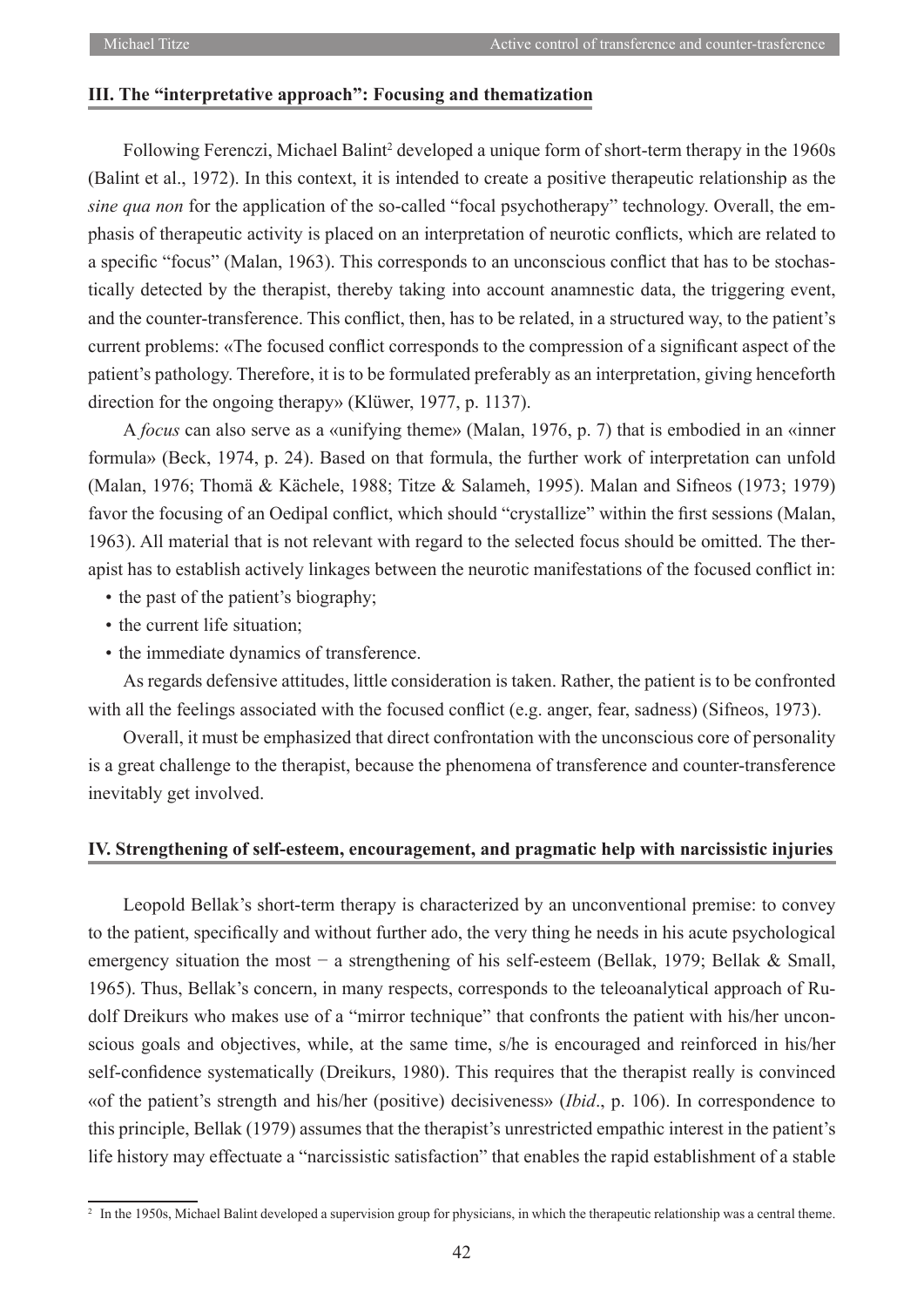therapeutic alliance. The therapist, therefore, is expected to strive consistently to apply a sympathetic understanding of the patient's problems and concerns, thereby creating a «sense of hope» (Bellak, 1979, p. 566).

In doing so, the therapist should proceed actively, particularly with regard to a "modification of *ideal Self* and *introject*". Hence, the therapist him-/herself operates as a "modifier" because s/he, in the context of real interaction, immediately introduces concrete material by relating, for instance, anecdotes about him-/herself or by offering viewpoints and "unusual examples" «that are in contrast to most of the usual procedures of psychoanalysis or long-term therapy» (Beck, 1974, p. 40). Here, an affinity to Milton Erickson's strategic brief therapy approach (Rosen, 1990) and Waleed Salameh's (1987) humor-related *Integrative short-term Psychotherapy* is easily identifiable.

Likewise, Goldberg (1973) and Mann (1973) assess the rapid establishment of an empathic relationship with the patient to be an essential prerequisite for coping with early separation conflicts. This is intended, in the sense of a new "emotional experience," to help the patient (re)gain autonomy and self-respect. Goldberg, following Heinz Kohut, claims that the real reason for consulting a therapist can be seen in "narcissistic vulnerability." The therapist's primary task, therefore, is to serve the patient as a self-object that fulfills a reflective and sheltering function. Thereby, the patient is supported in:

- recovering from his suffered injuries and
- restoring his organizing fantasies (Burke et al., 1979).

In this context, the therapist should not hesitate to even tolerate primitive idealizations that, in the course of transference, are projected by the patient towards him/her. This might be a pragmatic precondition for regaining the «narcissistic equilibrium» (*Ibid*., p. 180).

### **V. Specific particulars of psychodynamically oriented short-term therapies**

With regard to psychodynamic short therapies, certain characteristics of the therapist's practice can be listed:

- seeking actively and empathically to establish a positive therapeutic relationship ("transmission manipulation");
- selecting and focusing, in a quite "unconventional" way, affectively significant material that serves as the determining factor in regard to the thematized "core conflict";
- being fundamentally oriented to the patient's specific resources. Thus, a (at least partial) restoration or (re)strengthening of self-esteem and self-confidence can be provided in the course of continuous encouragement; and
- intending to modify inhibiting effects from the rigid "Ideal Self" by relativizing the corresponding normative imperatives (ideals) in an ironic or humorous way.

## **VI. Projective identification and intropathic communality**

The «intuitive empathic identification with the patient» (Larbig, 1983, p. 108) is of central importance for the psychodynamically oriented short-term therapy approach. In this context, the con-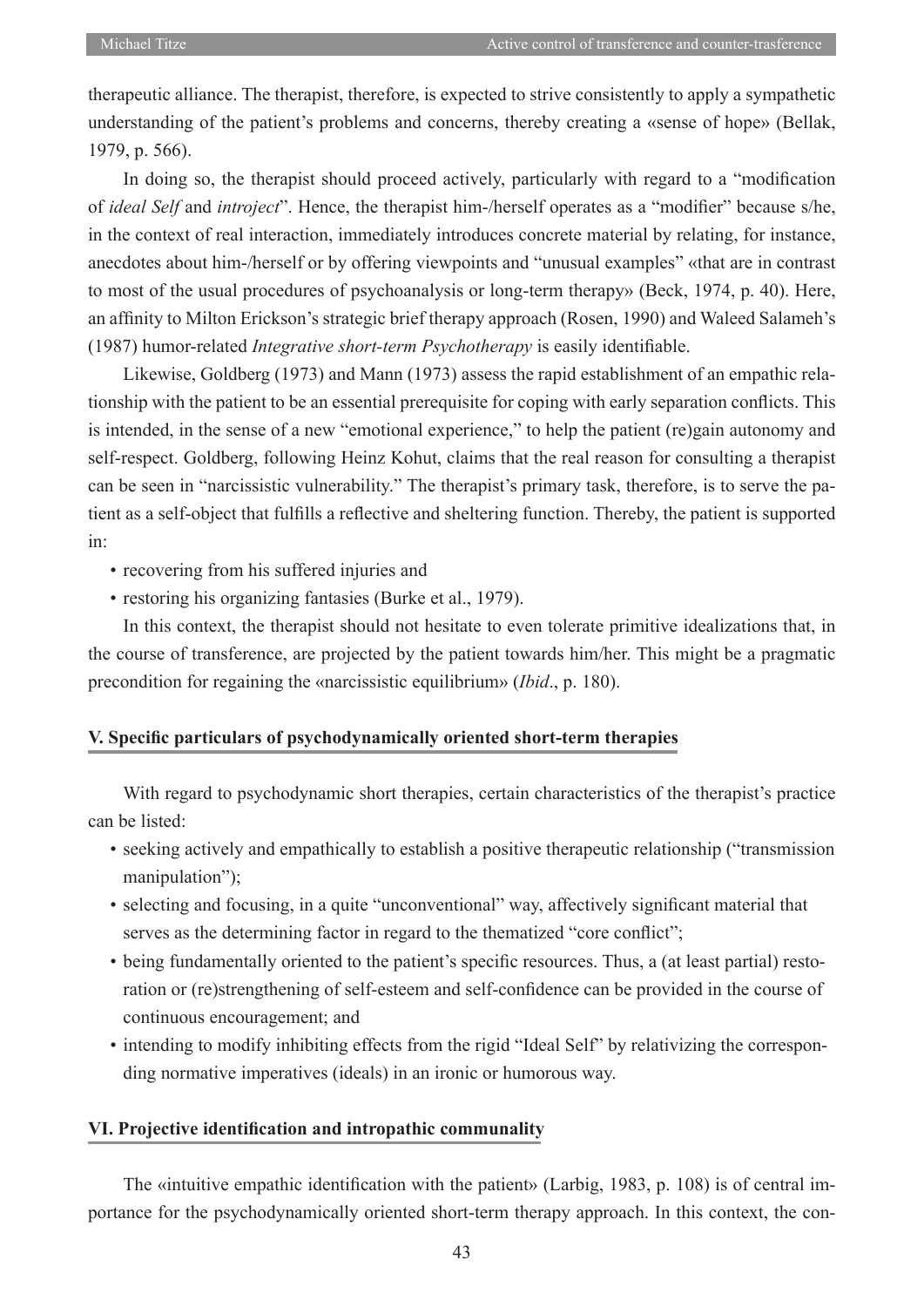ventional concept of *identification* does not necessarily accord with the multifaceted meaning that is attributed to that term in psychoanalytic literature (Laplanche & Pontalis, 1967). This notion refers more to the process of *empathy* that has been defined by Alfred Adler in the following way (cf. likewise Titze & Kühn, 2012):

«How can this be explained? This is short to say. You have to produce it within yourself. You have to get in touch with the other. You have to look with the eyes of the other, you have to listen with the ears of the other and you have to feel with the heart of the other − in short: you have to identify with him» (Adler, 1930, p. 176).

This definition implies an active access into the patient's private sphere of affective experiences. The Adlerian Bernard Shulman (1968) noted that an essential prerequisite for successful identification is the therapist's capability to relate to the patient's private logic. Shulman explains: «Discovering the private logic (the way the patient perceives and apperceives) requires certain sensitivity. The therapist must be able to see "the wheels turning inside the patient's head"» (p. 135).

In this context, Heinrich Racker (1948) establishes a connection with counter-transference by using the term "concordant identification". The patient him/herself may unconsciously initiate that interactive process on his/her own. This is expressed in the concept of "projective identification" as well.

Originally, Melanie Klein (1946) had conceptualized the interactive phenomenon of projective identification as an unconscious separation of affective parts of the self. These parts are, according to Klein's view, "inserted" or "dumped" into another person − for example, the analyst. In this way, the affects in question could be better controlled by the patient. Because of its interactional significance, this specific defense mechanism (that was originally conceived as being relevant only in a psychopathological sense) can be used therapeutically as well. Hence, Zwiebel (1988), following Wilfred Bion (1977), points out that the phenomenon of projective identification features the potential of »processes such as empathy, intuition or infatuation» (Zwiebel, 1988, p. 260). If the therapist takes a sympathetic and basically accepting attitude toward the patient, he behaves, so to speak, as a generous host who provides his guests with the facilities of his large house. He thus acts as a "container" for those affective shares of the *Self* that the patient has split off by means of «omnipotent phantasies» (Bion, 1977, vol. I, p. 31; vol. III, p. 8) because they partially took a toxic effect (Ogden, 1982). By allowing this projection, or by internalizing those toxic parts of the patient's self, the therapist is "detoxifying" that self (Hinz, 1989, p. 612). Thus, the therapist acts as a model of comprehensive self-acceptance: «By taking the detour of the (therapeutic) interaction, the patient can identify, with the help of the analyst's interpretations, the disarranged parts of his own self... As long as the patient is alienated from these parts, these cannot be accepted and (re)internalized» (Thomä & Kächele, 1988, tomo 2, p. 155).

Ogden (1982) goes one step further. He calls upon the therapist to actually make the patient's affective problems his own: «If the patient feels hopeless, being unlovable and untreatable, then the therapist has to endure the feeling that *he as a therapist* is without any value for this desperate patient» (p. 30).

If the therapist is willing to take on such basal feelings, that indicate a "core conflict" or to temporarily "make them his own problem," s/he certainly is "acting out", but this is an integrated part of the analytic relationship's vitality and may be utilized as current material for the ongoing analytic process (Zwiebel, 1988).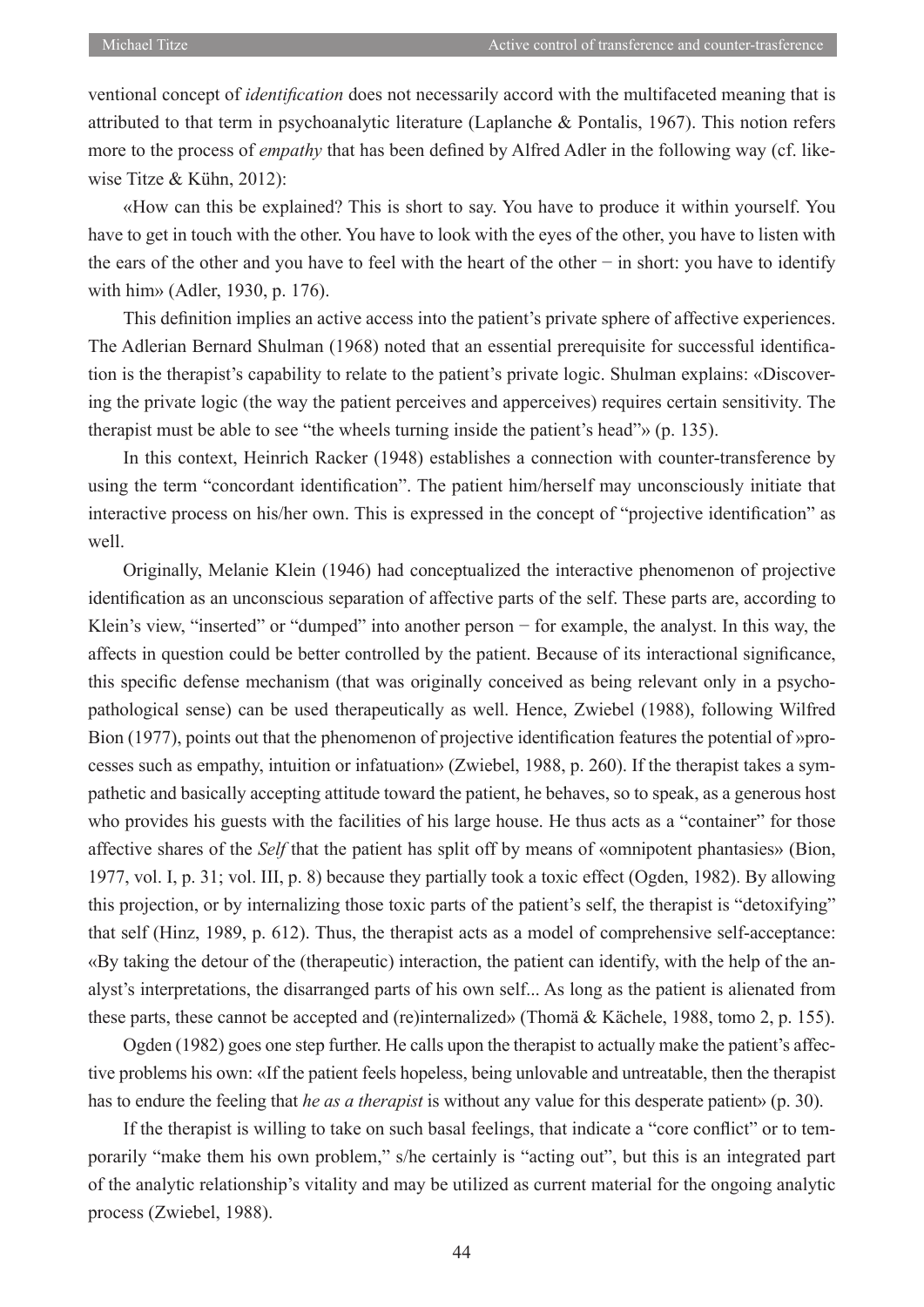The concept of projective identification matches the concerns of psychodynamic short-term therapy because it enables, last but not least, an «analysis of the real process of interaction» (Thomä & Kächele, 1988, vol. 2, p. 159), with the direct inclusion of affective dynamics.

A phenomenological substantiation of this specific attitude has been given by Michel Henry (1992, p. 210, p. 218), who coined the term "intropathic communality" to denominate a special kind of basal inter-subjective experience. The term "intropathy" goes beyond that of "empathy." Henry argues that we are dealing, in this context, with an affective yielding into the "existence of another" (Kühn, 1994). Therefore, the constitution of intropathic communality is creatable only if the therapist senses the patient's affective state as a genuine common affective being. Henry (1992) explains: «That mutual pathos (*pathos-avec*) is always and initially displayed as a real and concrete common being: the being of mother and child, of hypnotist and hypnotized person, of lover and beloved person, of analyst and patient, etc.» (p. 243).

#### **VII. "Irrational" paradoxical therapeutic alliances**

Lawrence Friedman (1969) differentiates between a "rational" and an "irrational" therapeutic alliance. The latter comes about when the therapist covertly becomes the patient's object of magical fantasies. Such fantasies may be excited in the course of a psychodynamic short-term therapy merely by the time limits. Thus, the short-term therapist is in a paradoxical situation: S/he is intending to cure, within a few therapy sessions, a person who has fought for a longer period of time in vain against his/her symptoms. Hence, omnipotence-bound fantasies are similarly promoted as tendencies of regression and/or resistance are stimulated. The reason is that, already in the initial interview, the patient may experience disappointment when confronted with the temporal limitation of the treatment offered; hence, the issue of separation is implicitly decisive (Mann, 1973).

Giuseppe Ferrigno (2014b) focuses precisely on this issue. He points to the fact that the therapist's "childishness" becomes, in a reciprocal way, linked with the patient's apparent "sloppiness". This therapeutic maneuver can create «a bond of resonance […] between the operator and the patient» (p. 49). Thereby it can be ensured that "the patient is no longer a clinical case", but a person, a human being. Instead, a personal liaison within the *hic et nunc* of the therapeutic relationship may be fostered. Thus, an empathic and encouraging dialogue can come to effect that is in full accordance with the Adlerian conception.

It is undeniable that (re)experiencing regressive desires, in accordance with the inherent psychodynamics, cannot be gradually deployed in short-term therapy. The time frame for this process of evolvement is simply too short. But this fact should be kept in focus so that it can be considered in the course of the therapeutic discourse. Thereby, the therapist has to benevolently meet and even foster all indications of paralogic primary processes. This allows for an immediate and rapid awareness of "hidden" psychodynamic linkages as well as latent tendencies of resistance (Davanloo, 1986). Thereby, the establishment of a viable therapeutic alliance is ensured. Shulman (1968) considers this as a communicative precondition: «When the therapist understands the patient's private world well enough to formulate a meaningful statement in return, a useful interchange may take place» (p. 96).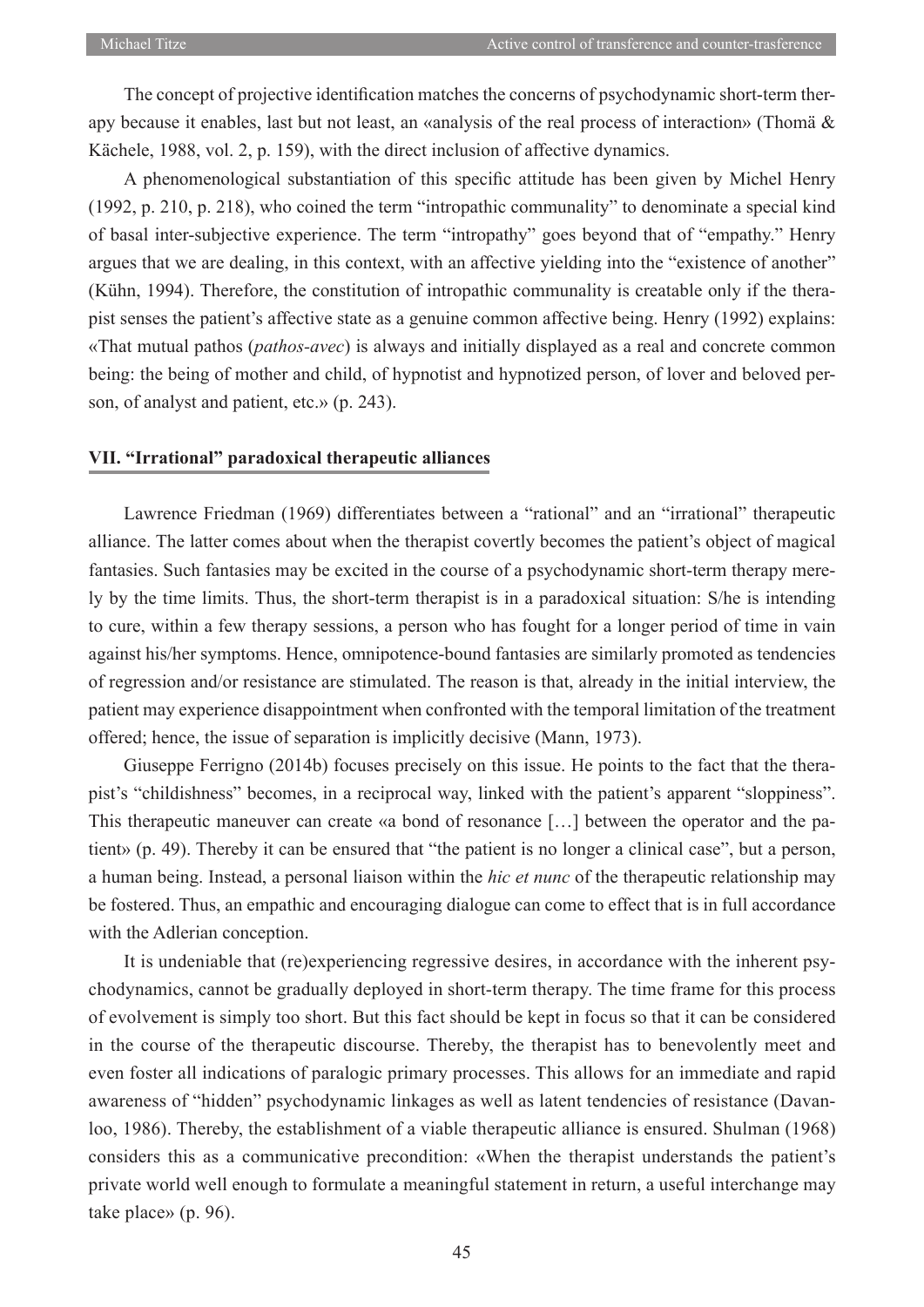Under these conditions, a therapeutic alliance can arise that may seem to be quite irrational from a third party's viewpoint.

A perspicuous instruction for establishing such an "irrational alliance" can be found in a short article written by Jackson already in 1963. This essay deals with the treatment of a paranoid patient. Jackson places great emphasis on the establishment of a therapeutic relationship that is characterized by sincerity and warmth. It follows the premise that the therapist should unconditionally offer his partnership to the patient. Further, s/he should

- serve as a model for gaining new insights; and
- help the patient to maintain distance from defensive thoughts of self-doubt (Jackson, 1963).

Jackson describes how he reacted to the fear of a patient who had expressed suspicion that hidden microphones were installed within the treatment room. Jackson immediately became part of that fantasy by unmistakably expressing the same concern and insisting, together with the patient, on turning the treatment room upside down in order to find the "bugs".

While this procedure dragged on, the patient acted increasingly insecure and embarrassed. But that did not impress Jackson at all. After the search had to be discontinued without success, the patient began to speak spontaneously and explicitly about the relationship with his wife, which gave rise to suspicion.

From a psychodynamic viewpoint, this procedure is not to be assessed merely as a "paradoxical intervention", but as an impressive example of transference manipulation. The reason is that the patient's biographically founded mistrust, which had been reinforced in the course of his marriage, had been carried by him into the therapeutic situation, in order to be projected onto the therapist. By not only tolerating this projection, but by intropathically identifying with the patient within the immediacy of the therapeutic situation, Jackson established a connection to the patient's affective world of imagination. He created exactly that "twin relationship" (Grotstein, 1981; Rosenfeld, 1987), which enables a truly authentic reflection of affect-bound notions.

Thomas Ogden describes a therapy that has been impaired by various manifestations of resistance (extensive silence, demonstrative disinterest of the patient, etc.). After the therapist had realized that he had fallen into the patient's trap, he decided to offer him something that was his own trademark. So he asked the patient, after a long period of silence: «Shall we play again the game "we are stubborn today"?» (Ogden, 1982, p. 64). When the patient looked at him in an astonished way, the therapist declared that the answer to this question was a mystery. But he would not reveal secrets because, otherwise, he would lose more and more of himself, "until there would be finally nothing left of me". The further interaction then posed a playful staging of all those explosive elements which the therapist had absorbed by means of projective identification (fear of mergence/desire for connectedness; fear of utter separateness/desire for separation).

#### **VIII. The "conspirative alliance"**

The "conspirative method" serves specific purposes of short-term therapy and it is also well compatible with the basic purpose of Adlerian psychotherapy: to encourage a process of reciprocal understanding that results from a "dialogic change of perspectives" (cf. Titze, 1978, 1979, p. 316 ff.,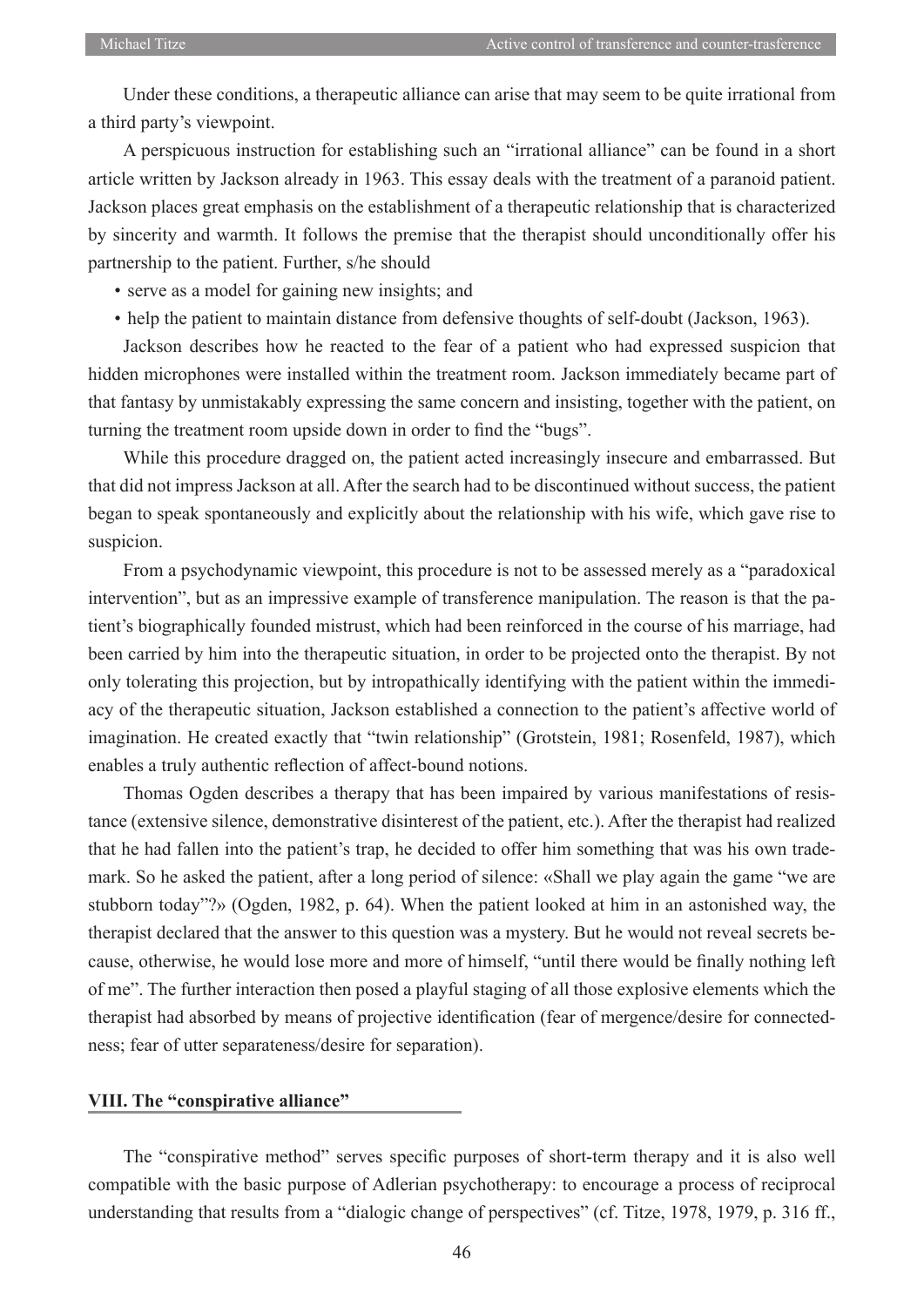1985, 1987, 1989). This requires, on the therapist's part, a constant control of counter-transference in order to promote that process of identificatory understanding. In this context, the therapist should, according to the phenomenological "reduction" (Husserl, 1907, 1923), exclude all secondary notions being derived from the real world of normative conventions (Titze, 1992). The point is that the therapist is expected to orientate him-/herself at the patient's (unconscious) "primary reference system" (which includes his/her "private logic"). This is the precondition for comprehending intropathically the patient's specific *lifestyle*, or his/her implicit plan of life. Based on that process of reciprocal identification, the therapist can disclose the unconscious but, nevertheless, meaningful finality of the plan of life that is inherent in all of the patient's manifestations of life, even the pathological ones.

By adopting the patient's unconscious views of life, the therapist can, with a twinkle in his/ her eye, mirror the inherent finality. Thus, s/he may encourage the patient, out of the therapeutic situation's immediacy, to gradually develop a more self-reliant attitude toward him-/herself. But this presupposes that the positive qualities of the patient's primary lifestyle had been experienced intropathically by the therapist. Thereupon, s/he can go on reflecting exactly these qualities back to the patient. This proceeding is in full accordance with the concept of transference manipulation, but we could even speak about a *control of projective identification*. As an example, a dialogue sequence with a depressive patient is cited.

*Patient (P.), at the beginning of the session:* «*I hardly slept last night!*». *(After a long silence)* «I do not know what I *should say now!*».

*Therapist (T.):* «*If I were in your place, I would be pretty angry*».

*P. (interested):* «*Why?*».

*T.:* «*Why? If it were on my side, that I was doing so badly for such a long time and if I had endured, after so many years of matrimony, so much unkindness and ungratefulness, I would be mad at the whole world, even at my therapist!"*

*P:* «*But for that I have no reason at all. After all, you take so much trouble with me*».

*T.:* «*Troubles. That's exactly what your mother always said to you: "I have taken so much troubles with you"*».

*P.:* «*Yes, yes, but I'm really not angry at you!*».

*T.:* «*In confidence: in your place, I would be angry! Look, today we have had our tenth hour, and you're still not feeling good! If you had set it up in such a short time to show me that you're fine, that you are free of symptoms, then you would have done the same thing to me, you always did to your mother, your husband and the other people, that we already have spoken about. That is, you show everyone that he's fine, that he's doing everything right, so that all can really feel at home. If I were you I would not give my therapist this satisfaction. By feeling bad, I would show him that I'm angry with good reason: so angry, how I could be with other attachment figures having let me down ...*».

Proceeding "conspiratively" means, as a matter of principle, to challenge exactly those exaggerated normative constructs within the patient's conscience or Ideal Self that had been internalized in the course of his/her socialization and that had affected the patient in a destructive way since then. This may well happen with a wink, because humor is particularly effective in relativizing all kinds of rigid claims to the alleged absolute truth of conscience's idealistic constructs (Titze, 1985; 1995; Titze, Eschenröder & Salameh, 1994; Titze & Eschenröder, 1998). Thus, the humorous therapist can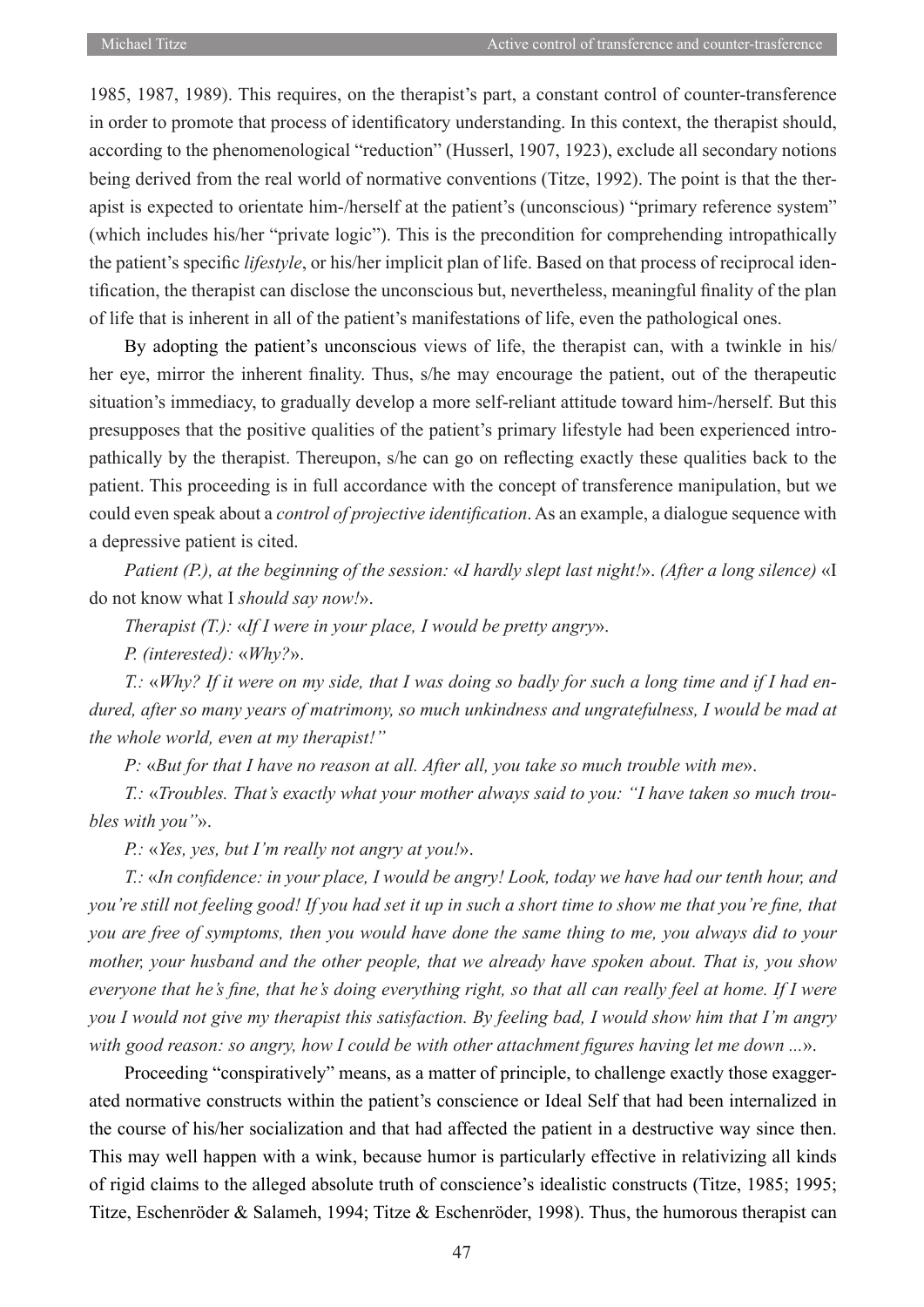have rapid and direct access to the sphere of unconscious and irrational events within the psyche, which are designated as "primary processes." Inevitably, such a therapist will gradually begin to think and speak differently from the normal, everyday person. He or she will also use a corresponding parabolic (figurative, concrete) language, which differs from the normal colloquial speech. As a result, an access is established to the affective sphere of the "young child within the patient", to whom the therapist is becoming an ally. Summing up, the following conditions will facilitate that process:

- create an atmosphere of empathy;
- focus on experiences related to the "here and now";
- identify unconditionally with the patient's needs and expectations;
- become a model for assertive acceptance of exactly those needs and expectations;
- reflect to the patient how s/he could be less (self-)destructive by performing more realistic self-assessment.

#### **IX. Conclusions**

There is no doubt that especially the psychodynamically oriented psychotherapy can be understood as an intensive interactive process. This statement applies equally to the standard method of analytical long-term treatment as well as to the various forms of psychodynamically oriented shortterm therapy. The latter treatment model remained controversial until today, even though this form of psychotherapy has a long tradition and − particularly in the United States − has become widespread. Moreover, various non-analytical brief therapy techniques have been developed in recent years. These attach central importance to the communicative challenges of paradoxical interventions, but without considering the interactional dynamics of transference and counter-transference significantly.

This article discusses the possibility of an integrative therapeutic proceeding in psychodynamically short-term therapy. As a precondition for this work, an active control of transference and counter-transference is considered indispensable. Thereby, a quick dissolution of resistance tendencies can be ensured. This, in turn, can facilitate the creation of a "conspirative alliance": Under this condition, the focal treatment of specific core conflicts, by utilizing the reciprocal mode of projective identification, is rendered possible. This – in comparison to standard methods of psychoanalysis – "unconventional" approach superficially resembles the paradoxical interventions and symptom prescriptions of strategic psychotherapy. But in terms of methodology, it consistently follows the premises of the interactional model of psychodynamically oriented psychotherapy.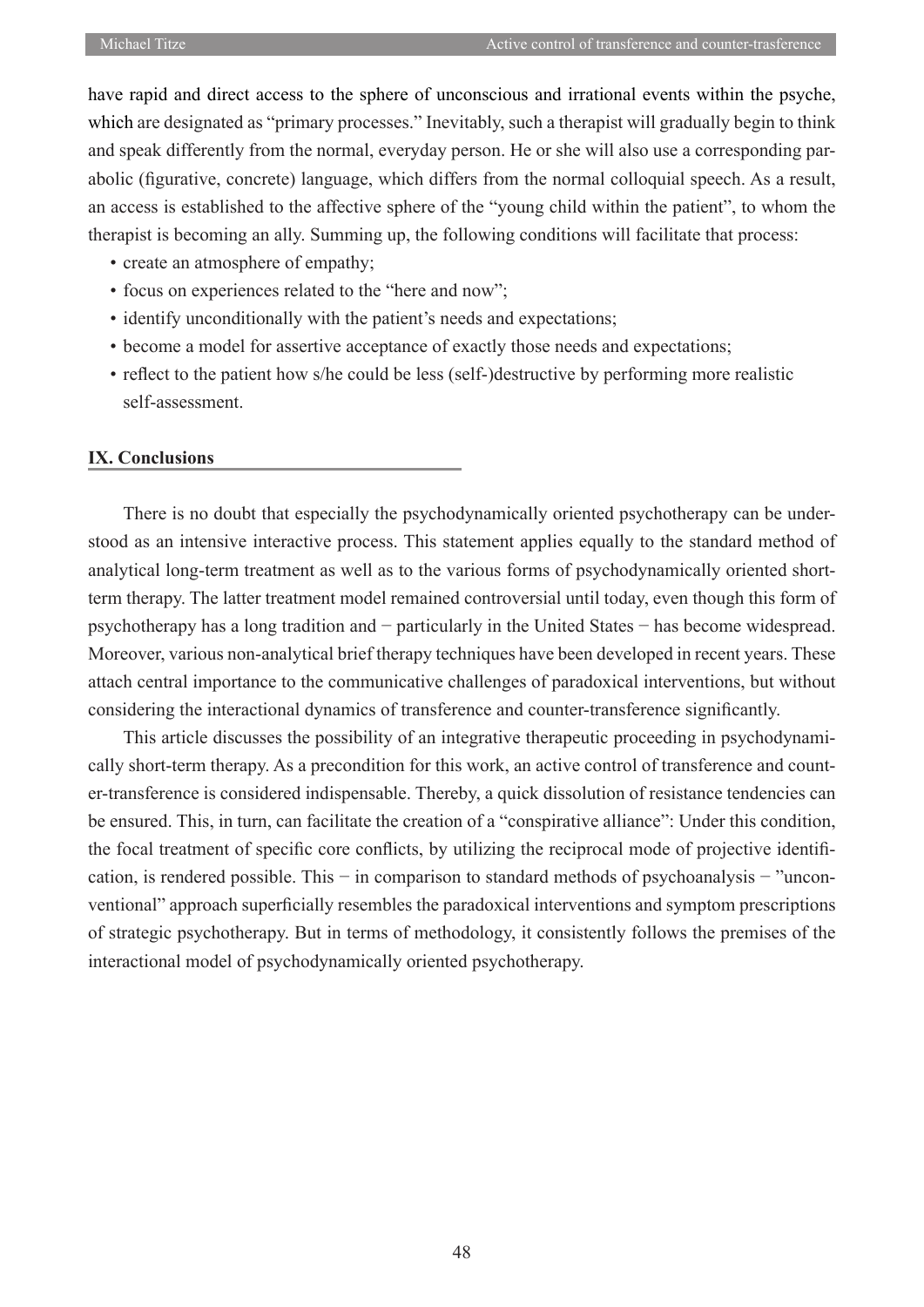#### **REFERENCES**

- ADLER, A. (1930). *Die Technik der Individualpsychologie 2. Die Seele des schwererziehbaren Schulkindes*. Frankfurt: Fischer, 1974.
- ALEXANDER, F. (1965). Psychoanalytic contributions to short-term psychotherapy. In L. R. WOLBERG (Ed.) *Short-term psychotherapy* (pp. 84-126). New York: Grune & Stratton.
- ALEXANDER, F., & FRENCH, T. M. (1946). *Psychoanalytic therapy.* New York: Ronald Press.
- BALINT, M. (1972). *Focal psychothera*py. Philadelphia: Lippincott.
- BALINT, M., ORNSTEIN, P., & BALINT, E. (1972). *Focal Psychotherapy: An example of applied psychoanalysis*. London: Tavistock Publications.
- BECK, D. (1974). *Die Kurzpsychotherapie*. Bern-Stuttgart-Wien: Huber.
- BELLAK, L. (1979). The therapeutic relationship in brief psychotherapy. *American Journal of Psychotherapy*, *33*, 564-571.
- BELLAK, L., & SMALL, L. (1965). *Emergency psychotherapy and brief psychotherapy*. New York: Grune & Stratton. (German transl. *Kurzpsychotherapie und Notfallpsychotherapie*. Frankfurt: Suhrkamp, 1972). BION, W. R. (1977). *Seven servants*. London-New York: Jason Aronson.
- BURKE, I. D., WHITE, H. S., & HAVENS, L. L. (1979). Which short-term therapy? *Archives of General Psychiatry, 36*, 177-186.
- DAVANLOO, H. (1986), Intensive short-term dynainic psychotherapy with highly resistant patients: 1. Handling resistance. *International Journal of Short-Term Psychotherapy, 1*, 107-133.
- DE SHAZER, S. (1985). *Keys to solution in brief therapy*. New York: Norton. (German transl. *Wege der erfolgreichen Kurztherapie*. Stuttgart: Klett Cotta, 1989).
- DE SHAZER, S. (1988). *Clues. Investigating solutions in brief therapy.* New York: Norton. (German transl. *Das Spiel mit Unterschieden*. Heidelberg: Auer, 1992).
- DREIKURS, R. (1980). *Zur Psychotherapie in der Medizin*. München-Basel: Reinhardt.
- FERENCZI, S. (1927). Die Elastizität der psychoanalytischen Technik. In S. FERENCZI. *Bausteine der Psychoanalyse* (pp. 380-398). Band 3. Bern: Huber, 1964.
- FERRIGNO, G. (2014a). Eulogy of "Childishness". Something more than Interpretation: the "Creative Couple". *Newsletter Centro de Estudios Adlerianos, 12*, 19-24.
- FERRIGNO, G. (2014b). Intergenerational Conflicts and Psychotherapy: Something more than Interpretation. *Dialoghi Adleriani, 2,* 38-74.
- FISCH, R., WEAKLAND, J. H., & SEGAL, L. (1982). *The tactics of change: doing therapy briefly.* San Francisco: Jossey-Bass. (German transl. *Strategien der Veränderung*. Stuttgart: Klett-Cotta, 1989).
- FRIEDMAN, L. (1969). The therapeutic alliance. *International Journal of Psychoanalysis. 50,* 139-153.
- GOLDBERG, A. (1973). Psychotherapy of narcissistic injuries. *Archives of General Psychiatry. 28*, 722-726.
- GOLEMAN, D. (1981). Deadlines for change: therapy in the age of reagonomics. *Psychology Today. August 1981*, 60-69.
- GROTSTEIN, J. S. (1981). *Splitting and projective identification*. London-New York: Jason Aronson.
- HENRY, M. (1992). *Radikale Lebensphänomenologie*. Freiburg: Alber.
- HINZ, H. (1989). Projektive Identifikation und psychoanalytischer Dialog. *Psyche, 7,* 615-631.
- HOFFMANN, N. (Ed.). (1979). *Grundlagen kognitiver Therapie*. Bern*-*Stuttgart-Wien: Huber*.*
- HUSSERL, E. (1907). *Die Idee der Phänomenologie. Husserliana II*. Den Haag: Martinus Nijhoff, 1973.
- HUSSERL, E. (1923). *Erste Philosophie. Zweiter Teil: Theorie der phänomenologischen Reduktion*. *Husserliana VIII*. Den Haag: Martinus Nijhoff, 1959.
- JACKSON, D. D. (1963). A suggestion for the technical handling of paranoid patients. *Psychiatry, 26,* 306- 307.
- KLEIN, M. (1946). Notes on some schizoid mechanisms. *International Journal of Psychoanalysis, 117*, 99- 110.
- KLÜWER, R. (1977). Psychoanalytische Fokaltherapie. In D. EICKE (Ed). *Die Psychologie des 20. Jahrhunderts. III – Freud und die Folgen (2)* (pp. 1134-1143). Zürich: Kindler.
- KLÜWER, R. (1985). Versuch einer Standortbestimmung der Fokaltherapie als einer psychoanalytischen Kurztherapie. In M. LEUZINGER-BOHLEBER (Ed.). *Psychoanalytische Kurztherapien* (pp. 94-111). Opladen: Westdeutscher Verlag.
- KÜHN, R. (1994). *Selbstaffektion und Existenz in Psychotherapie und Phänomenologie*. Wien: Passagen Verlag.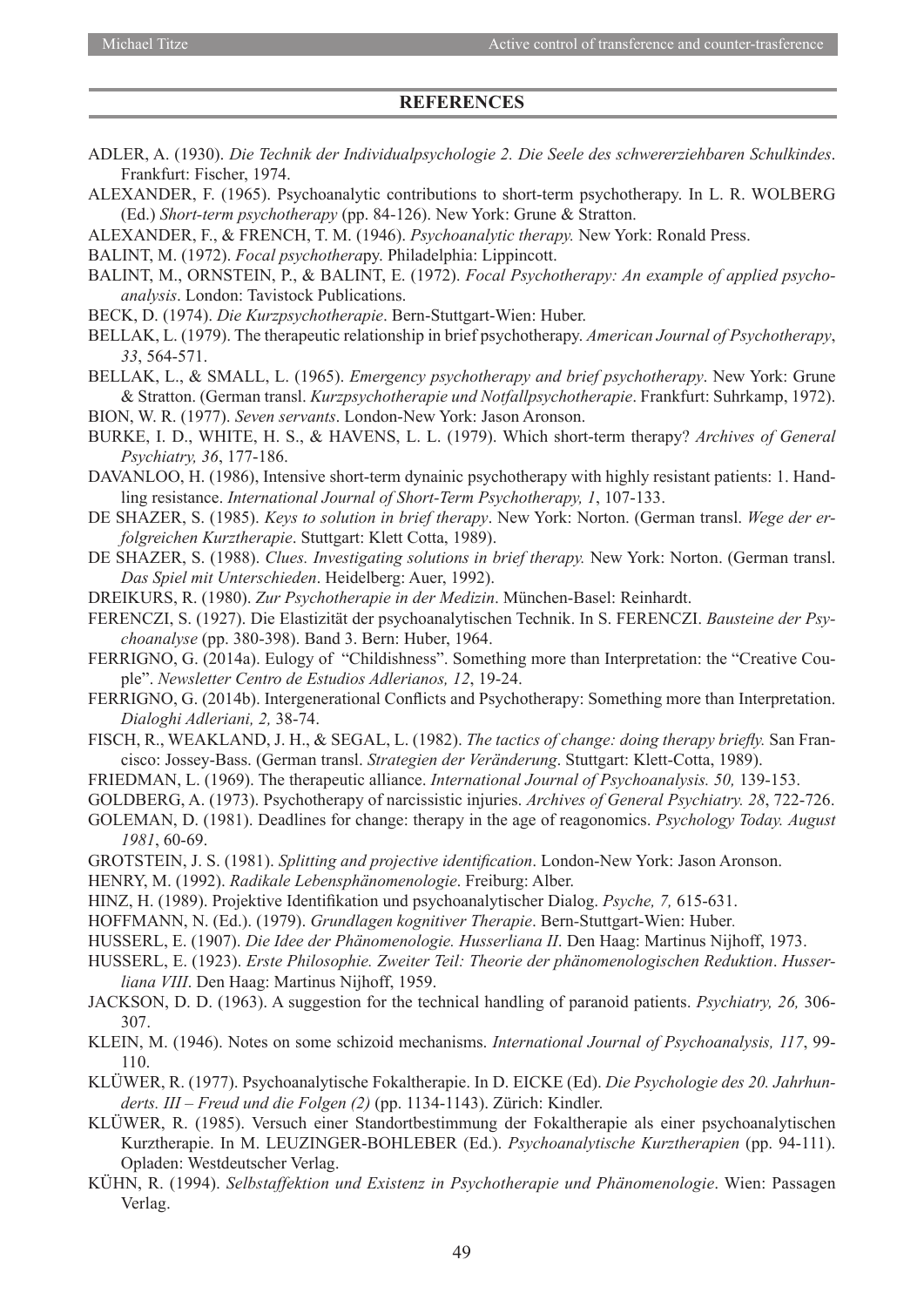- LAPLANCHE, J., & PONTALIS, J. B. (1967). *Vocabulaire de la Psychoanalyse*. Paris: Presses Universitaire de France. (German transl. *Paris Das Vokabular der Psychoanalyse*. *Band 1*. Frankfurt: Suhrkamp, 1973).
- LARBIG, W. (1983). Psychoanalytische Konzepte der Therapeut-Klienten − Beziehung. In D. ZIMMER (Ed.). *Die therapeutische Beziehung. Edition Psychologie* (pp. 98-113). Weinheim: Beziehung.
- LEUZINGER-BOHLEBER, M. (1985). Psychoanalytische Fokaltherapie-eine klassische psychoanalytische Kurztherapie in Institutionen. In M. LEUZINGER-BOHLEBER, M. (Ed.). *Psychoanalytische Kurztherapien* (pp. 54-92)*.* Opladen: Westdeutscher Verlag.
- LEUZINGER-BOHLEBER, M., & GRÜNTZIG-SEEBRUNNER M. (1993). Fokaltherapie Krisenintervention – psychoanalytische Beratung. In W. MERTENS (Ed.). *Schlüsselbegriffe der Psychoanalyse*. Stuttgart: Verlag Internationale Psychoanalyse.
- MALAN, D. (1963). *A study in brief psychotherapy*. New York: Plenum Medical Books. (German transl. *Psychoanalytische Kurztherapie*. Stuttgart: Klett, 1965).
- MALAN, D. (1976). *The frontier of brief psychotherapy*. New York: Plenum Medical Books.
- MALAN, D., ORNSTEIN, P. H., & MALAN, E. (1972). *Focal Psychotherapy. An Example of Applied Psychoanalysis.* London: Tavistock Publications.
- MANN, J. (1973). *Time-limited psychotherapy*. Cambridge (MAS) London: Harvard University Press. (German transl. *Psychotherapie in 12 Stunden. Zeitbegrenzung als therapeutisches Instrument*. Olten: Walter, 1978).
- OGDEN, T. H. (1982). *Projective identification and therapeutic technique.* London-New York: Jason Aronsonk.
- PETZOLD, H. (1993). Integrative fokale Kurzzeittherapie (IFK) und Fokaldiagnostik − Prinzipien, Methoden, Techniken. In H. PETZOLD & J. SIEPER (Eds.). *Integration und Kreation, Band 1* (pp. 267-339). Paderborn: Junfermann.
- RACKER, H. (1948). *Estudios sobre técnica psicoanalítica.* Buenos Aires: Paidós. (German transl. Übertragung und Gegenübertragung. München Reinhardt: 1993).
- RADO, S. (1965). Relationship of short-term psychotherapy to developmental stages of maturation and stages of treatment behavior. In L. R. WOLBERG (Ed.). *Short-term psychotherapy* (pp. 67-74). New York-London: Grune & Stratton.
- ROGERS, C. R. (1951). *Client-Centered Therapy: Its Current Practice, Implications and Theory*. London: Constable.
- ROSEN, G. (Ed.). (1990). *Die Lehrgeschichten von Milton H. Erickson*. Hamburg: Iskopress.
- ROSENFELD, H. (1987). *Impasse and interpretation. Therapeutic and anti-therapeutic factors in the psychoanalytical treatment of psychotic, borderline, and neurotic patients.* London: Tavistock.
- SALAMEH W. A. (1987). Humor in integrative short-term psychotherapy (ISTP). In W. F. FRY & W. A. SA-LAMEH (Eds.). *Handbook of humor and psychotherapy: Advances in the clinical use of humor. Professional Resource Exchange* (pp. 195-240). Sarasota (FL): Professional Resource Exchange.
- SHULMAN, B. H. (1968). *Essays in schizophrenia*. Baltimore: The William & Wilkins Company. (German transl. *Individualpsychologische Schizophreniebehandlung*. München: Reinhardt, 1980).
- SIFNEOS, P. E. (1973). *Short-term psychotherapy and emotional crisis*. Cambridge (MAS): Harvard University Press.
- SIFNEOS, P. E. (1979). *Short-term dynamic psychotherapy: evaluation and technique*. New York: Plenum.
- THOMÄ, H., & KÄCHELE, H. (1988). *Lehrbuch der psychoanalytischen Therapie, Bd 1 und 2*. Berlin-Heidelberg-New York-Tokyo: Springer.
- TITZE, M. (1978). Objekte als Merkmalsträger bei Kindern, Schizophrenen und Angehörigen von Naturvölkern. *Zeitschrift für Individualpsychologie, 3,* 157-165.
- TITZE, M. (1979). *Lebensziel und Lebensstil. Grundzüge der Teleoanalyse nach Alfred Adler.* München: Pfeiffer.
- TITZE, M. (1985). *Heilkraft des Humors.* Freiburg: Herder.
- TITZE, M. (1986). Affektlogische Bezugssysteme. *Zeitschrift für Individualpsychologie, 11,* 103-110.
- TITZE, M. (1987). The conspirative method: Applying humoristic inversion in psychotherapy. In W. F. FRY & W. A. SALAMEH (Eds.). *Handbook of humor and psychotherapy: Advances in the clinical use of humor* (pp. 287-306)*.* Sarasota (FL): Professional Ressource Exchange.
- TITZE, M. (1989). Beziehung und Deutung in der Individualpsychologie − oder: Reziprokes Verstehen und dialogischer Perspektivenwandel. In T. REINELT & W. DATLER (Eds.). *Beziehung und Deutung im psychotherapeutischen Prozess* (pp. 39-56). Berlin-Heidelberg-New-York-Tokyo: Springer.
- TITZE, M. (1992). Zur intersubjektiven Bestimmung von Normalität. In R. KÜHN & H. PETZOLD (Eds.). *Psychotherapie und Philosophie* (pp. 159-180). Paderborn: Junfermann.